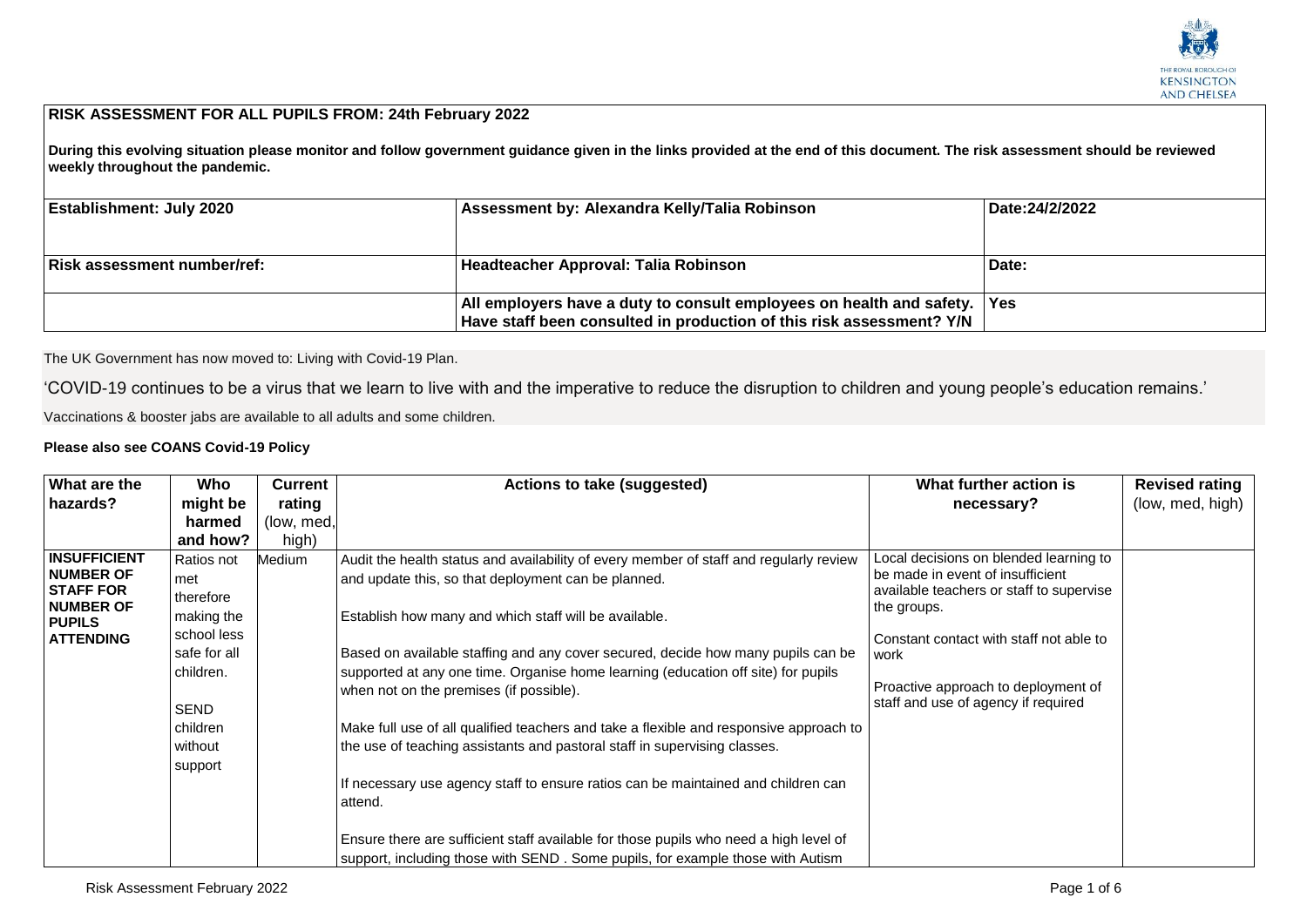

| What are the              | Who        | <b>Current</b> | <b>Actions to take (suggested)</b>                                                                                                                       | What further action is | <b>Revised rating</b> |
|---------------------------|------------|----------------|----------------------------------------------------------------------------------------------------------------------------------------------------------|------------------------|-----------------------|
| hazards?                  | might be   | rating         |                                                                                                                                                          | necessary?             | (low, med, high)      |
|                           | harmed     | (low, med,     |                                                                                                                                                          |                        |                       |
|                           | and how?   | high)          |                                                                                                                                                          |                        |                       |
|                           |            |                | will need to be supported by the same adults, where possible. Complete individual                                                                        |                        |                       |
|                           |            |                | risk assessments for children with an EHCP if required.                                                                                                  |                        |                       |
|                           |            |                |                                                                                                                                                          |                        |                       |
|                           |            |                | Ensure there is adequate delegation of staff to deliver onsite learning (for those                                                                       |                        |                       |
|                           |            |                | attending school) and home learning (for those who are learning at home due to                                                                           |                        |                       |
|                           |            |                | exceptional circumstances).                                                                                                                              |                        |                       |
|                           |            |                |                                                                                                                                                          |                        |                       |
|                           |            |                | Ensure a clear rationale is in place for which pupils will be in school and at home                                                                      |                        |                       |
|                           |            |                | each day and a blended model of home learning and attendance at school is utilised<br>until staffing levels improve.                                     |                        |                       |
|                           |            |                |                                                                                                                                                          |                        |                       |
|                           |            |                | Follow guidance by DfE regarding ratio flexibility for Covid-19 absences if required &                                                                   |                        |                       |
|                           |            |                | safe to do so. Covid-19 is considered to be 'an exceptional circumstance'.                                                                               |                        |                       |
| <b>Transmission of</b>    | Staff,     |                | <b>Prevention:</b>                                                                                                                                       |                        |                       |
| Coronavirus /             | Students / |                | Clean hands thoroughly more often than usual                                                                                                             |                        |                       |
| spread of COVID- pupils / |            |                | Ensure good respiratory hygiene by promoting the 'catch it, bin it, kill it'                                                                             |                        |                       |
| 19 (GENERAL)              | wider      |                | approach                                                                                                                                                 |                        |                       |
|                           | contacts   |                | Introduce enhanced cleaning, including cleaning frequently touched surfaces<br>$\bullet$<br>often, using standard products such as detergents and bleach |                        |                       |
|                           |            |                | Where necessary, wear appropriate personal protective equipment (PPE)<br>$\bullet$                                                                       |                        |                       |
|                           |            |                | Rooms to be kept as well ventilated as possible (opening windows/doors)<br>$\bullet$                                                                     |                        |                       |
|                           |            |                | CO2 Monitors are in key areas around the school to monitor air circulation.<br>$\bullet$                                                                 |                        |                       |
|                           |            |                | Cover up water fountains and follow the Legionella management programme                                                                                  |                        |                       |
|                           |            |                | weekly. Encourage pupils to bring in their own water, in a named bottle.                                                                                 |                        |                       |
|                           |            |                | Ensure hand soap is available and sanitising hand gel for adults.                                                                                        |                        |                       |
|                           |            |                | <b>Response to any infection:</b>                                                                                                                        |                        |                       |
|                           |            |                |                                                                                                                                                          |                        |                       |
|                           |            |                | Monitor confirmed cases of coronavirus (COVID-19) amongst the school<br>community                                                                        |                        |                       |
|                           |            |                | Contain any outbreak by following local DFE advice<br>2.                                                                                                 |                        |                       |
|                           |            |                |                                                                                                                                                          |                        |                       |
|                           |            |                | Ensure visitors are aware of, and adhere to the school's COVID Risk Assessment                                                                           |                        |                       |
|                           |            |                | Keep PPE available for those who wish to use it.                                                                                                         |                        |                       |
|                           |            |                | <b>Testing</b>                                                                                                                                           |                        |                       |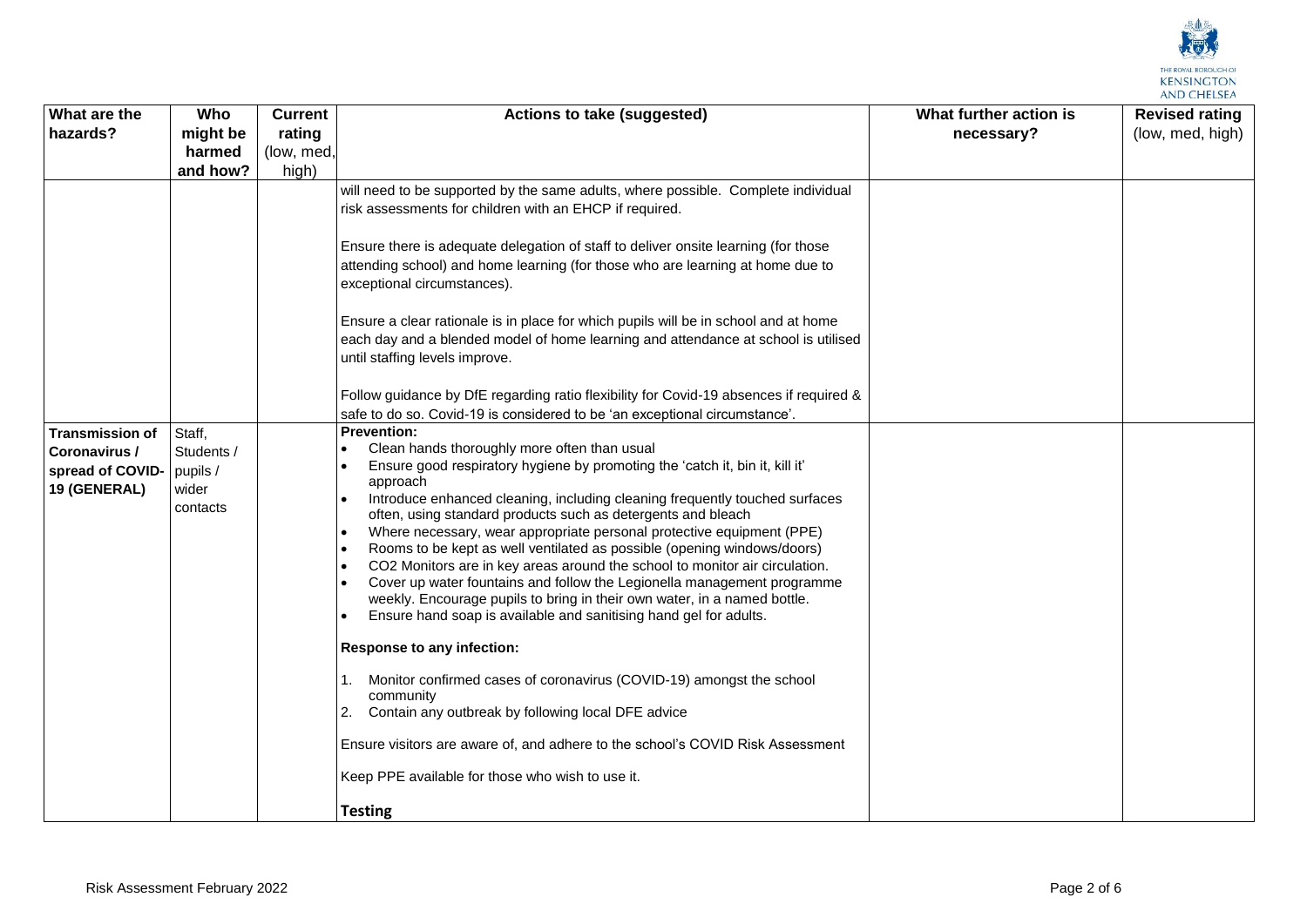

| What are the           | Who        | <b>Current</b> | <b>Actions to take (suggested)</b>                                                                                                                                          | What further action is | <b>Revised rating</b> |
|------------------------|------------|----------------|-----------------------------------------------------------------------------------------------------------------------------------------------------------------------------|------------------------|-----------------------|
| hazards?               | might be   | rating         |                                                                                                                                                                             | necessary?             | (low, med, high)      |
|                        | harmed     | (low, med,     |                                                                                                                                                                             |                        |                       |
|                        | and how?   | high)          |                                                                                                                                                                             |                        |                       |
|                        |            |                | Staff and students in most education and childcare settings are no longer required to                                                                                       |                        |                       |
|                        |            |                | undertake twice-weekly asymptomatic testing.                                                                                                                                |                        |                       |
|                        |            |                |                                                                                                                                                                             |                        |                       |
|                        |            |                | Self-isolation and daily testing of close contacts:                                                                                                                         |                        |                       |
|                        |            |                | There is no longer a legal requirement to self-isolate following a positive test. Adults                                                                                    |                        |                       |
|                        |            |                | and children who test positive will continue to be advised to stay at home and avoid<br>contact with other people for at least 5 full days, and then continue to follow the |                        |                       |
|                        |            |                | guidance until they have received 2 negative test results on consecutive days.                                                                                              |                        |                       |
|                        |            |                | In addition, the Government will:                                                                                                                                           |                        |                       |
|                        |            |                | No longer ask fully vaccinated close contacts and those aged under 18 to test daily                                                                                         |                        |                       |
|                        |            |                | for 7 days, and remove the legal requirement for close contacts who are not fully                                                                                           |                        |                       |
|                        |            |                | vaccinated to self-isolate.                                                                                                                                                 |                        |                       |
|                        |            |                | End self-isolation support payments, national funding for practical support and the                                                                                         |                        |                       |
|                        |            |                | medicine delivery service will no longer be available.                                                                                                                      |                        |                       |
|                        |            |                | End routine contact tracing. Contacts will no longer be required to self-isolate or                                                                                         |                        |                       |
|                        |            |                | advised to take daily tests. Staff, children and young people should attend their                                                                                           |                        |                       |
|                        |            |                | education settings as usual. This includes staff who have been in close contact                                                                                             |                        |                       |
|                        |            |                | within their household, unless they are able to work from home.                                                                                                             |                        |                       |
|                        |            |                | End the legal obligation for individuals to tell their employers when they are required                                                                                     |                        |                       |
|                        |            |                | to self-isolate.                                                                                                                                                            |                        |                       |
| <b>Transmission of</b> | Staff,     |                | Parents                                                                                                                                                                     |                        |                       |
| Coronavirus /          | Students / |                | Parents are encouraged to use hand sanitiser before entering the building                                                                                                   |                        |                       |
| spread of COVID-       | pupils /   |                |                                                                                                                                                                             |                        |                       |
| 19 from access         | wider      |                | Visitors                                                                                                                                                                    |                        |                       |
| to & from site         | contacts   |                | Visitors must read the school's risk assessment before entering the school.<br>Ensure all visitors / building users are aware of expectations. They must follow social      |                        |                       |
|                        |            |                | distancing, hand washing / use of sanitiser on entry and adhere to any restrictions                                                                                         |                        |                       |
|                        |            |                | on accessing parts of the building stipulated by the school.                                                                                                                |                        |                       |
|                        |            |                | Signage in reception regarding good hygiene and social distancing                                                                                                           |                        |                       |
|                        |            |                | The school reserves the right to stop visitors or parents coming into the building in                                                                                       |                        |                       |
|                        |            |                | response to Covid-19. Parents will be informed of any additional measures via email                                                                                         |                        |                       |
|                        |            |                | and signage outside the building. Drop off and pick up procedures will be amended                                                                                           |                        |                       |
|                        |            |                | as required.                                                                                                                                                                |                        |                       |
|                        |            |                | <b>Staff</b>                                                                                                                                                                |                        |                       |
|                        |            |                | On arrival all staff are required to wash hands using nearest available toilet or use                                                                                       |                        |                       |
|                        |            |                | the sanitiser provided in reception / staff room/entrance                                                                                                                   |                        |                       |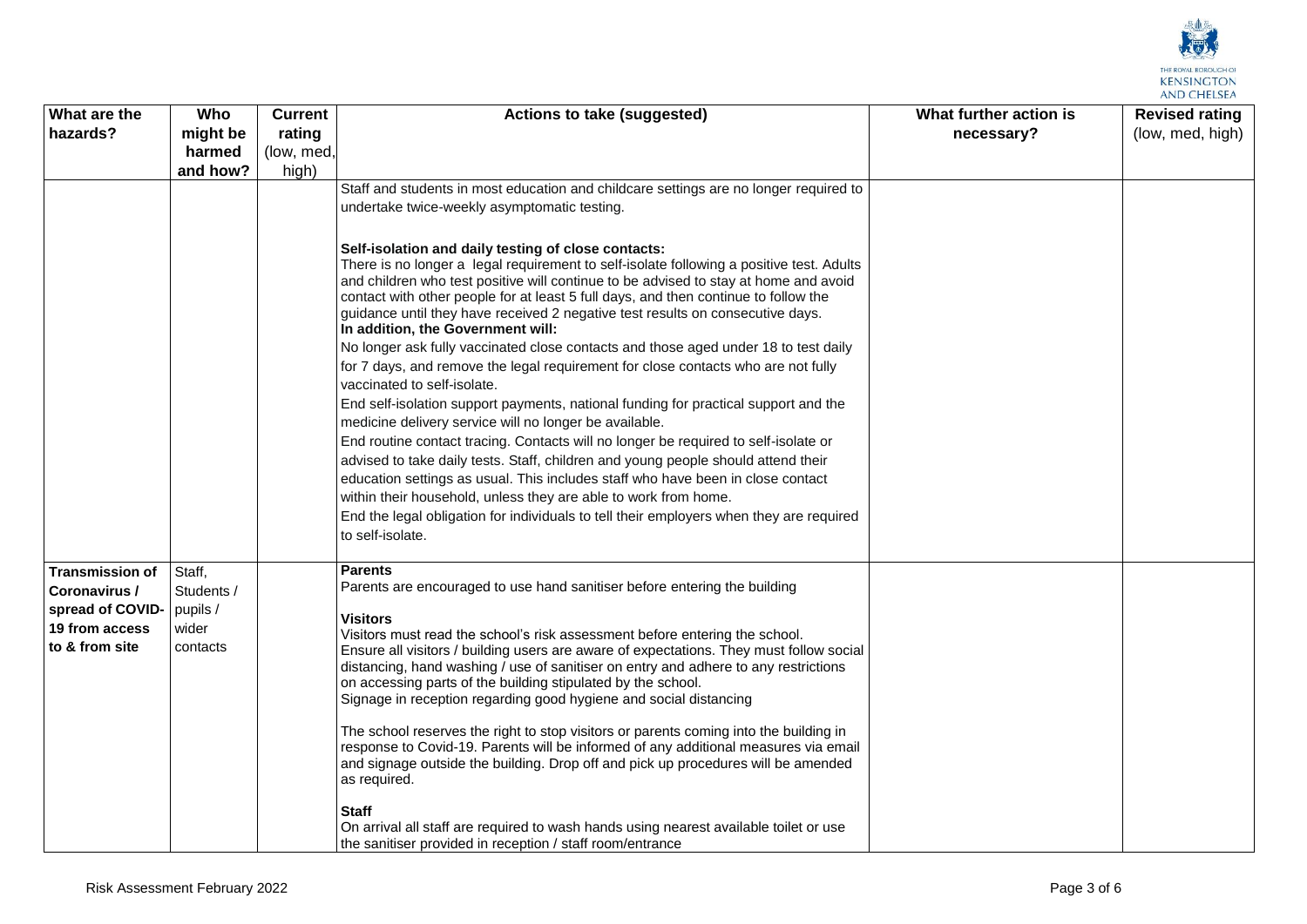

| What are the                                                        | Who                             | <b>Current</b> | Actions to take (suggested)                                                                                                                             | What further action is | <b>Revised rating</b> |
|---------------------------------------------------------------------|---------------------------------|----------------|---------------------------------------------------------------------------------------------------------------------------------------------------------|------------------------|-----------------------|
| hazards?                                                            | might be                        | rating         |                                                                                                                                                         | necessary?             | (low, med, high)      |
|                                                                     | harmed                          | (low, med,     |                                                                                                                                                         |                        |                       |
|                                                                     | and how?                        | high)          |                                                                                                                                                         |                        |                       |
| <b>Transmission of</b>                                              | Staff,                          |                | A cleaning schedule will be implemented throughout the site, ensuring that frequent                                                                     |                        |                       |
| Coronavirus /                                                       | Students /                      |                | contact points, e.g. door handles, taps, flush handles, toilet door handles,                                                                            |                        |                       |
| spread of COVID-                                                    | pupils /                        |                | bannisters, telephones, keyboards etc. are all thoroughly cleaned and disinfected                                                                       |                        |                       |
| 19 due to                                                           | wider                           |                | regularly.                                                                                                                                              |                        |                       |
| insufficient/<br>ineffective                                        | contacts                        |                | Thorough cleaning of rooms at the end of the day.                                                                                                       |                        |                       |
| cleaning and                                                        |                                 |                | Cleaning protocol is as follows:                                                                                                                        |                        |                       |
| hygiene<br>practices                                                |                                 |                | Hard surfaces to be cleaned using standard cleaning products and disposable cloths<br>paper towels throughout day.                                      |                        |                       |
|                                                                     |                                 |                | Following a suspected case carry out deep clean/disinfection of contaminated areas<br>and equipment.                                                    |                        |                       |
|                                                                     |                                 |                | When cleaning a contaminated area<br>Cleaning staff to:                                                                                                 |                        |                       |
|                                                                     |                                 |                | Wear disposable gloves and apron                                                                                                                        |                        |                       |
|                                                                     |                                 |                | Wash their hands with soap and water once they remove their gloves<br>and apron                                                                         |                        |                       |
|                                                                     |                                 |                | Fluid resistant surgical mask if splashing likely                                                                                                       |                        |                       |
|                                                                     |                                 |                | Hands should be washed with soap and water for 20 seconds and dried<br>thoroughly, after all PPE has been removed.                                      |                        |                       |
|                                                                     |                                 |                | PPE to be double-bagged, then stored securely for 72 hours then thrown away in the<br>regular rubbish after cleaning is finished.                       |                        |                       |
|                                                                     |                                 |                | Any cloths and mop heads used must be disposed of as single use items.                                                                                  |                        |                       |
|                                                                     |                                 |                | Hand towels and hand wash are to be checked and replaced as needed by site /<br>cleaning staff.                                                         |                        |                       |
|                                                                     |                                 |                | Enhance the cleaning regimes for toilet facilities, particularly door handles, locks and<br>the toilet flush, etc.                                      |                        |                       |
| <b>Transmission of</b>                                              | Staff,                          |                | Reinforce handwashing prior to eating food.                                                                                                             |                        |                       |
| Coronavirus /<br>spread of COVID-<br>19 during<br><b>lunchtimes</b> | Students /<br>pupils /<br>wider |                | Hand sanitiser should be available at the entrance of any room where people eat<br>and should be used by all adults when entering and leaving the area. |                        |                       |
|                                                                     | contacts                        |                | Lunchtime                                                                                                                                               |                        |                       |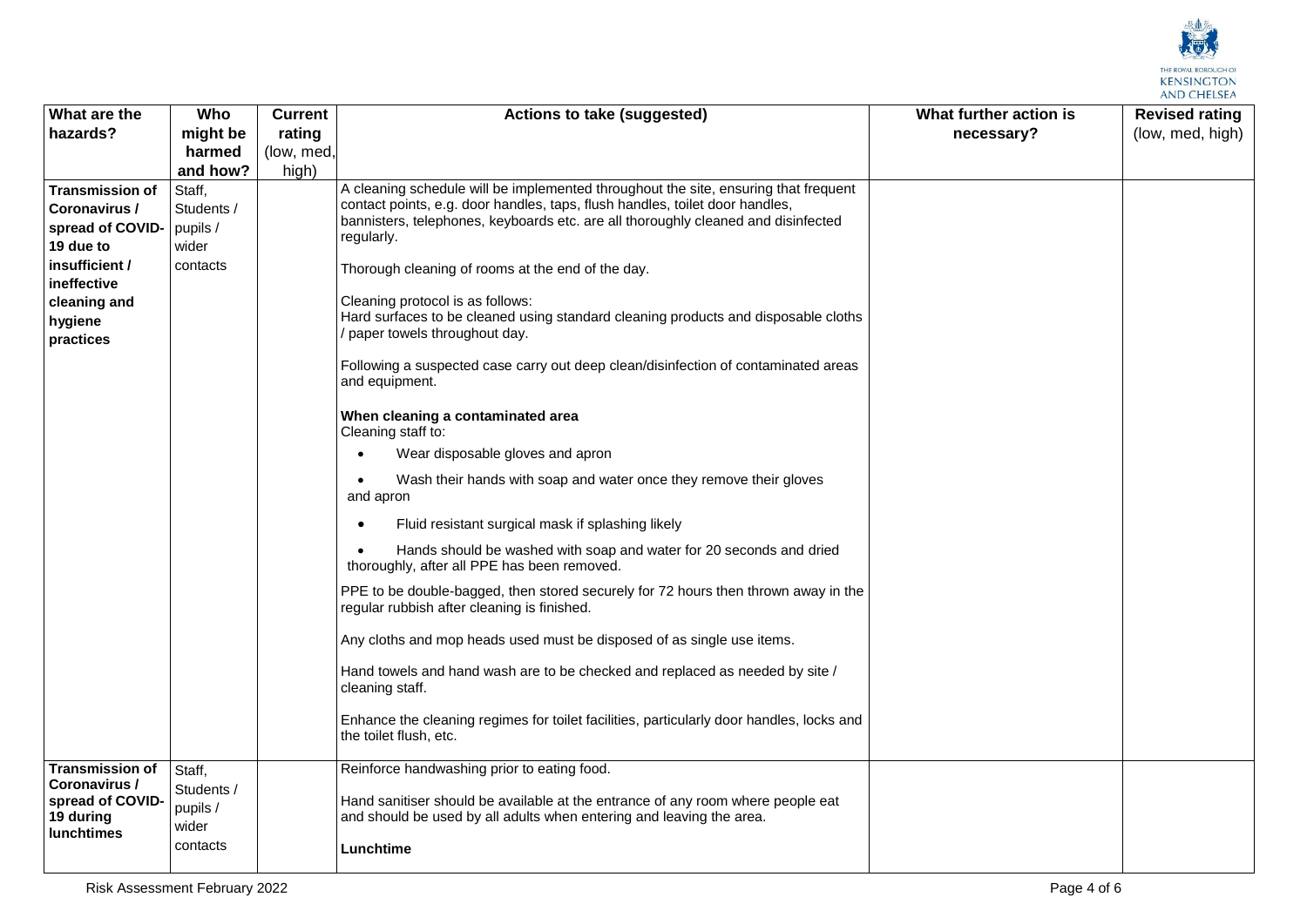

| What are the                            | Who               | <b>Current</b> | Actions to take (suggested)                                                                                                                                             | What further action is | <b>Revised rating</b> |
|-----------------------------------------|-------------------|----------------|-------------------------------------------------------------------------------------------------------------------------------------------------------------------------|------------------------|-----------------------|
| hazards?                                | might be          | rating         |                                                                                                                                                                         | necessary?             | (low, med, high)      |
|                                         | harmed            | (low, med,     |                                                                                                                                                                         |                        |                       |
|                                         | and how?          | high)          |                                                                                                                                                                         |                        |                       |
|                                         |                   |                | Lunchtime staff should continue to follow Food Standard Agency's (FSA) guidance<br>on good hygiene practices in food preparation and their Hazard Analysis and Critical |                        |                       |
|                                         |                   |                | Control Point (HACCP) processes.                                                                                                                                        |                        |                       |
|                                         |                   |                | All tables cleaned thoroughly after lunch.                                                                                                                              |                        |                       |
|                                         |                   |                | Floor swept/hoovered to ensure no traces of food left.                                                                                                                  |                        |                       |
|                                         |                   |                | Drinking water should be provided with enhanced cleaning measures of the tap<br>mechanism introduced.                                                                   |                        |                       |
|                                         |                   |                | All rubbish and waste should be put straight in the bin by the user, children should<br>scrape their own plates where possible.                                         |                        |                       |
|                                         |                   |                | All areas used for eating must be thoroughly cleaned at the end of lunchtime<br>including chairs and floors.                                                            |                        |                       |
| <b>Transmission of</b>                  | Staff,            |                | The wellbeing of the child or adult requiring first aid support is the main priority.                                                                                   |                        |                       |
| Coronavirus /                           | Students /        |                | Those administering first aid should wear PPE appropriate to the circumstances.                                                                                         |                        |                       |
| spread of COVID-                        | pupils /          |                | Wash hands and ensure the affected area is cleaned upon completion.                                                                                                     |                        |                       |
| 19 via provision                        | wider             |                |                                                                                                                                                                         |                        |                       |
| of first aid                            | contacts          |                |                                                                                                                                                                         |                        |                       |
| <b>Transmission of</b>                  | Staff,            |                |                                                                                                                                                                         |                        |                       |
| Coronavirus /<br>spread of COVID-       | Students /        |                | PPE is required if a child or staff falls ill and requires direct personal care on site:                                                                                |                        |                       |
| 19 via provision<br>of personal care    | pupils /<br>wider |                | Fluid resistant surgical mask worn by supervising adult if 2m distance<br>cannot be maintained                                                                          |                        |                       |
|                                         | contacts          |                | Disposable gloves, disposable apron, fluid-resistant surgical mask<br>worn if contact is necessary                                                                      |                        |                       |
|                                         |                   |                | Eye protection if there is a risk of splashing (e.g. coughing, spitting,<br>vomiting)                                                                                   |                        |                       |
|                                         |                   |                | Review PPE protocols for routine provision of intimate care and ensure adequate<br>supply.                                                                              |                        |                       |
| <b>Transmission of</b>                  | Staff,            |                | If anyone in the school becomes unwell with symptoms of Corona Virus they are                                                                                           |                        |                       |
| Coronavirus /                           | Students /        |                | advised to carry out a COVID test.                                                                                                                                      |                        |                       |
| spread of COVID-                        | pupils /          |                |                                                                                                                                                                         |                        |                       |
| 19 due to                               | wider             |                | The School will continue to monitor COVID cases and will seek support from<br>relevant parties for example, Local Authority Public Health, Local Authority Early        |                        |                       |
| <b>SUSPECTED</b><br><b>CASE ON-SITE</b> | contacts          |                | Years Lead and the DfE if there is a significantly high number of cases.                                                                                                |                        |                       |
|                                         |                   |                |                                                                                                                                                                         |                        |                       |